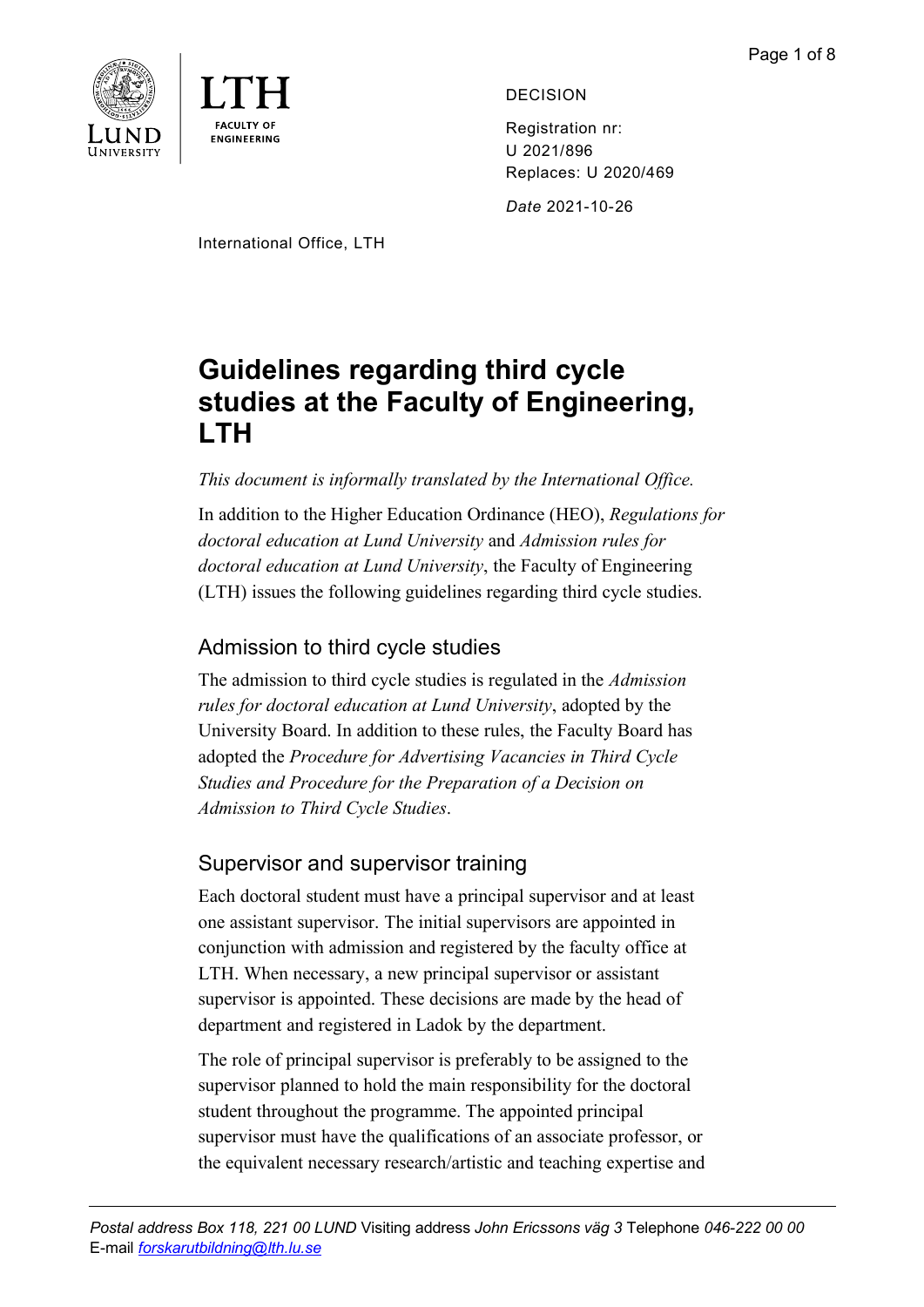hold a permanent teaching post at Lund University. A member of teaching staff on a fixed term contract can be appointed as a principal supervisor if he or she has the qualifications of an associate professor*,* or equivalent, and has the required research/artistic and teaching expertise, subject to the appointment of at least one member of teaching staff with permanent employment at Lund University as assistant supervisor.

Supervisors must have completed supervisor training or be deemed to have the equivalent expertise.

All doctoral students are entitled to at least four hours of supervision per month. A more detailed plan for the supervision is decided and described in the individual study plan.

#### Courses

Courses offered as part of a third cycle programme must have an approved course syllabus. At LTH, course syllabi are administered via fukurser.lth.se. Every approved course syllabus is assigned a course code, which is used when the completed course is reported in Ladok.

A course offered on both first- or second cycle and third cycle at LTH must normally have a course syllabus for both cycles. The course syllabi are stored in LTH's syllabus databases for first/second cycle (LubasPP) and third cycle (fukurser.lth.se), respectively, and must be interconnected. In the exceptional case where the doctoral student is studying a course within the first or second cycle, and the course has not established a course syllabus in the third cycle, the option "individual load" is used for reporting in Ladok.

Passed courses and other credit-earning elements must be reported in Ladok by the department at which the course was given.

The principal supervisor is responsible for assessing when a doctoral student has passed all the courses/modules required for a degree (the course component). This needs to be specifically noted in Ladok.

#### Credit transfer

Courses that may be included in the programme, but which have not been assessed at LTH / Lund University, must be reported as credits transferred. Courses studied at LTH/Lund University before admission to third cycle studies that are included in the third cycle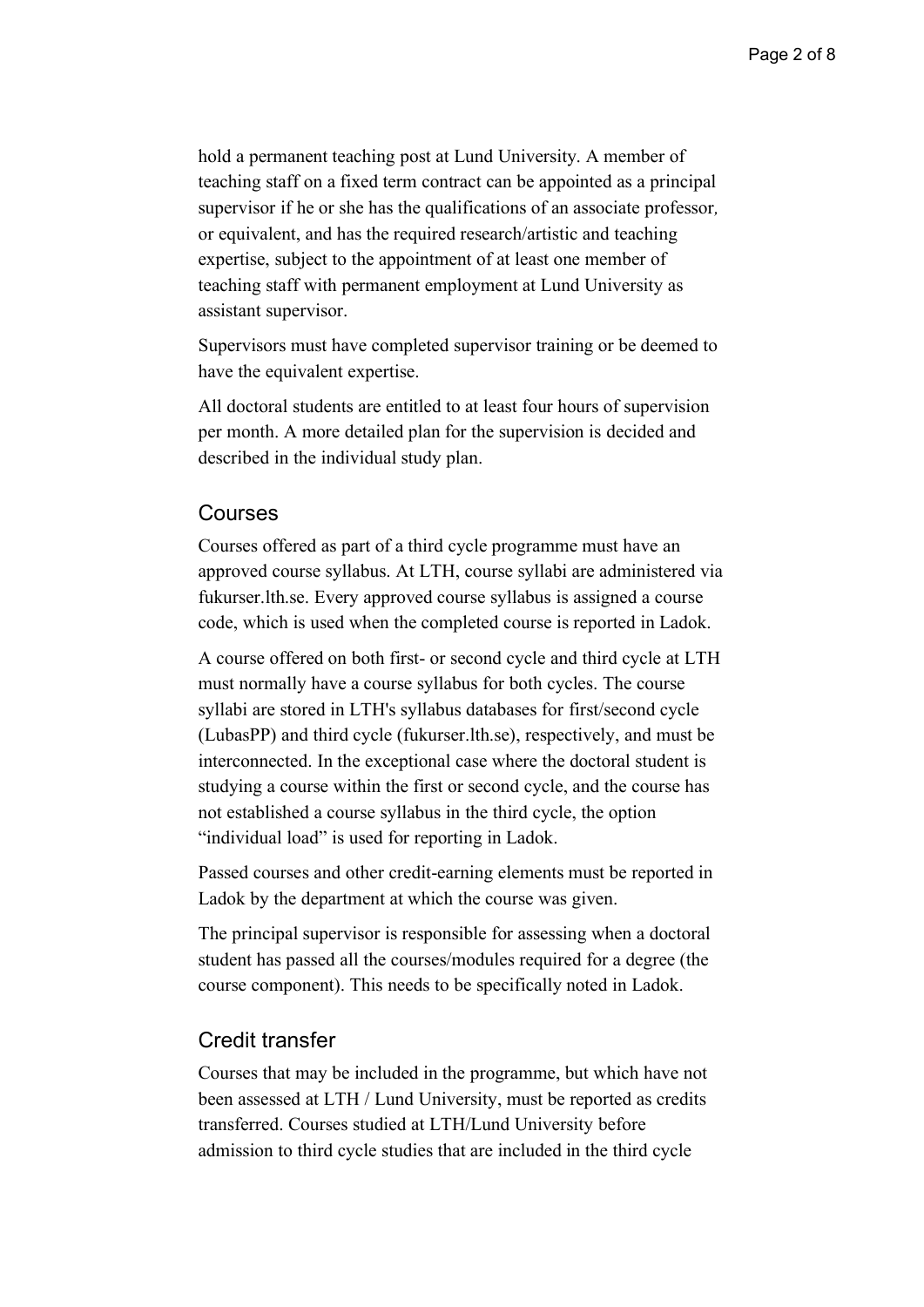programme must also be registered as credits transferred. Decisions concerning credit transfer are made by the head of department or by the director of third cycle studies or equivalent, and this authority cannot be delegated to the doctoral student's supervisor.

# Training in teaching and learning in higher education

All doctoral students must be offered at least two weeks of training in teaching and learning in higher education.

Doctoral students who teach in the first or second cycle must undertake at least two weeks of introductory training in teaching and learning in higher education or acquire the equivalent knowledge in some other way.

# Mandatory course

To meet the requirements for the degree:

- a doctoral student with admission date 1 January 2019 or later must participate in and pass the course Introductory Workshop for Newly Admitted PhD Students at LTH, GEM056F or equivalent (U 2019/104).
- doctoral student with admission date 1 January 2021 or later must participate in and pass the course Research Ethics GEM090F (U 2020/679).

# Departmental duties

Departmental duties may not exceed 20 per cent of a full-time post. In case of a partial leave of absence, the doctoral student's studies must correspond to at least 50 per cent of full-time working hours before any departmental duties can be undertaken.

Departmental duties refer to all work that has no direct bearing on the doctoral student's programme, including training in teaching and learning in higher education which is not part of the programme but required for the student to teach.

# Individual study plans

An individual study plan must be drawn up for each doctoral student, see the document *Guidelines concerning individual study plans in third cycle studies at the Faculty of Engineering, Lund University*. At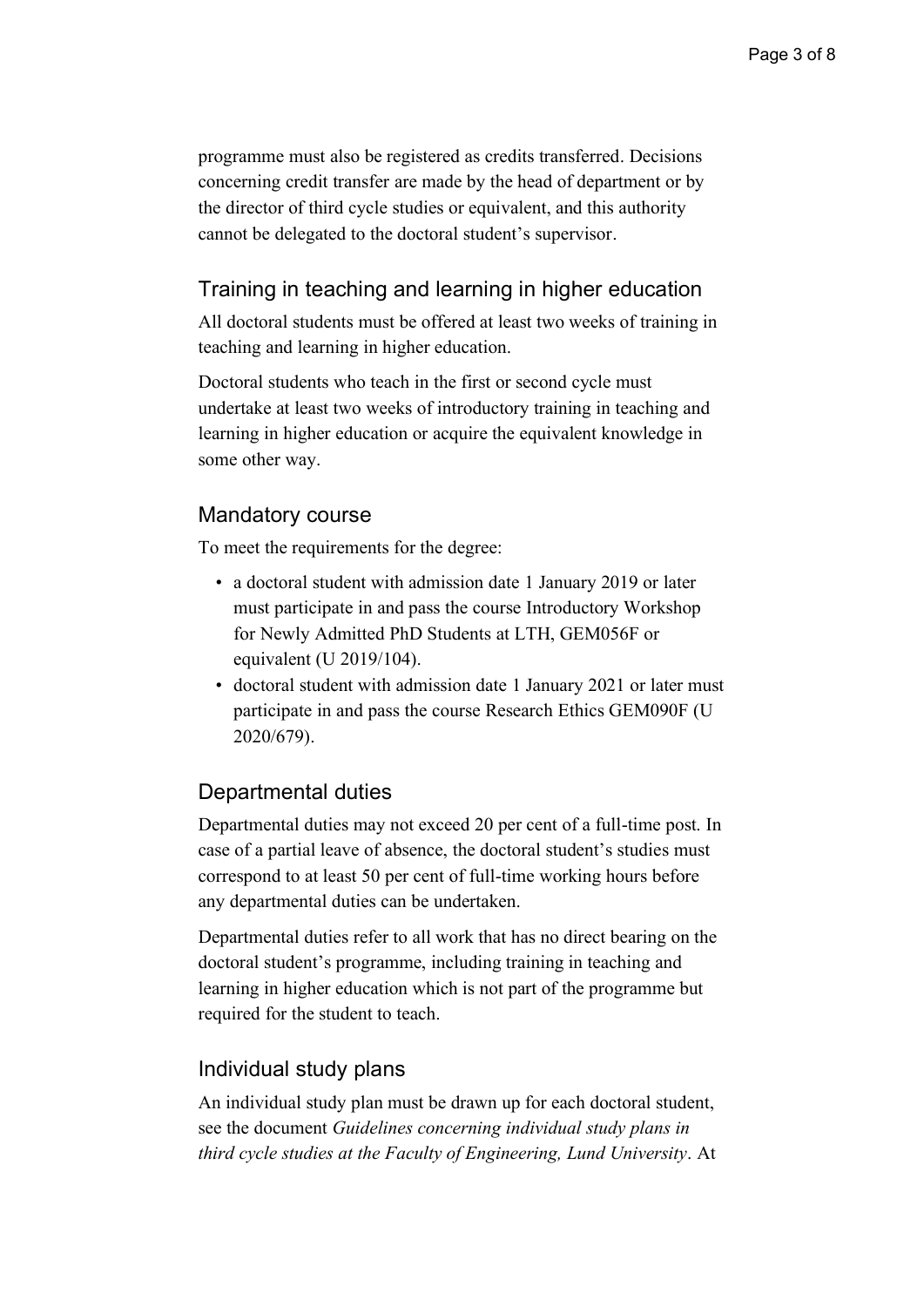LTH, all individual study plans are administered through [www.fukurser.lth.se/isp.](http://www.fukurser.lth.se/isp)

### Midway review

A midway review must be carried out at least once during the doctoral student's study period and is mandatory for doctoral students completing studies leading to a PhD, see the document *Guidelines for midway reviews of third-cycle studies at the Faculty of Engineering at Lund University*.

Doctoral thesis, public defence, and licentiate thesis

#### **Composition of examining committees**

Decisions on procedures for the composition of examining committees are regulated in *Guidelines on the composition of examining committees, including conflict of interest*.

#### **Registration of the Public Defence**

The registration of a public defence and other documents necessary for a decision to be made must be submitted by the principal supervisor no later than twelve weeks before the defence. This applies to the entire period between 15 August up to and including the Friday before Midsummer's Eve.

The registration includes the thesis title in its original language and in English, the number of credits of the thesis, and the time and place for the public defence. The registration also includes the minutes from the preparatory meeting, a draft of the thesis in an assessable condition and, for a compilation thesis, included articles in at least manuscript form. In addition, a short curriculum vitae regarding the proposed faculty opponent and the members of the examining committee and deputies, a popular science summary and an account of the doctoral student's contribution to any papers included in the thesis must be attached.

#### **Preliminary review**

Following a decision on the examining committee and faculty opponent, the manuscript must be sent to all members of the examining committee and faculty opponent for a preliminary review,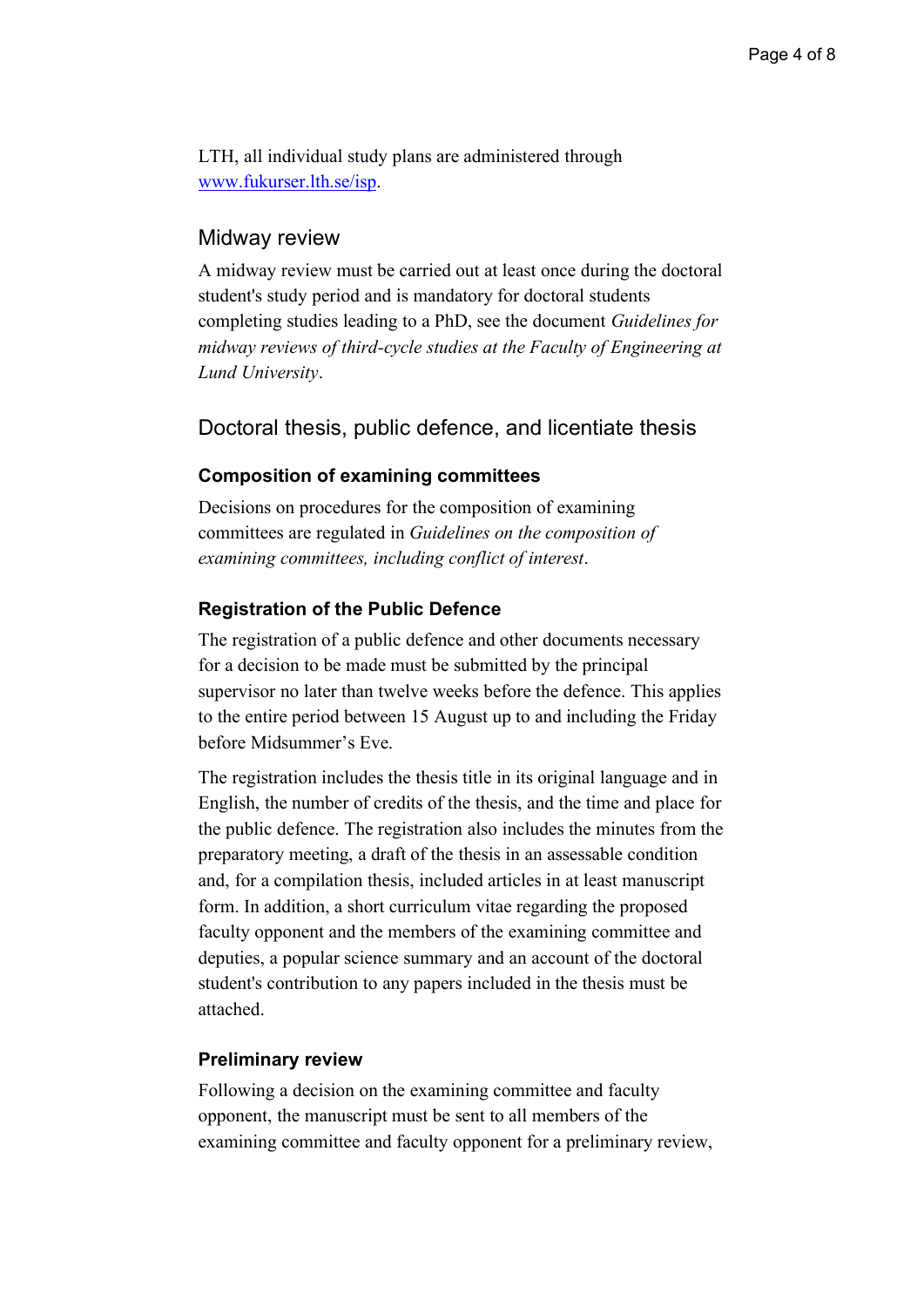see *Guidelines for preliminary reviews of doctoral theses at the Faculty of Engineering at Lund University*.

#### **Thesis**

The thesis must be designed in accordance with good academic practice.

If there are more than one author for any part of the thesis, the contributions of the doctoral student must be clearly identifiable.

The thesis must include a popular science summary, preferably in Swedish or, in exceptional cases, in English.

The thesis must be written in Swedish, Danish, Norwegian, or English. If the thesis is not written in English, it must contain a summary in English.

### **Printing of the thesis**

'Thesis' hereafter refers to the thesis in its final form, both in terms of content and technical production. The thesis must be printed on paper.

The printing requirements are:

- that the number of copies of the thesis must be at least 50.
- that the doctoral student is entitled to at least 40 copies,
- that the university library will receive 4 copies,
- that a sufficient number of copies are made available at public defence to enable a satisfactory review.

The department is responsible for the costs of the production.

#### **Announcement of the public defence**

The final decision on the time and place for the public defence is made by the Dean of LTH or on behalf of the Dean according to a special delegation decision. The decision regarding the public defence must be announced.

The following applies:

- that the public defence takes place between August 15 and the Friday before Midsummer, with the exception of the period December 22 – January 6;
- that the announcement of the public defence is made at least three weeks in advance. This applies to the entire period between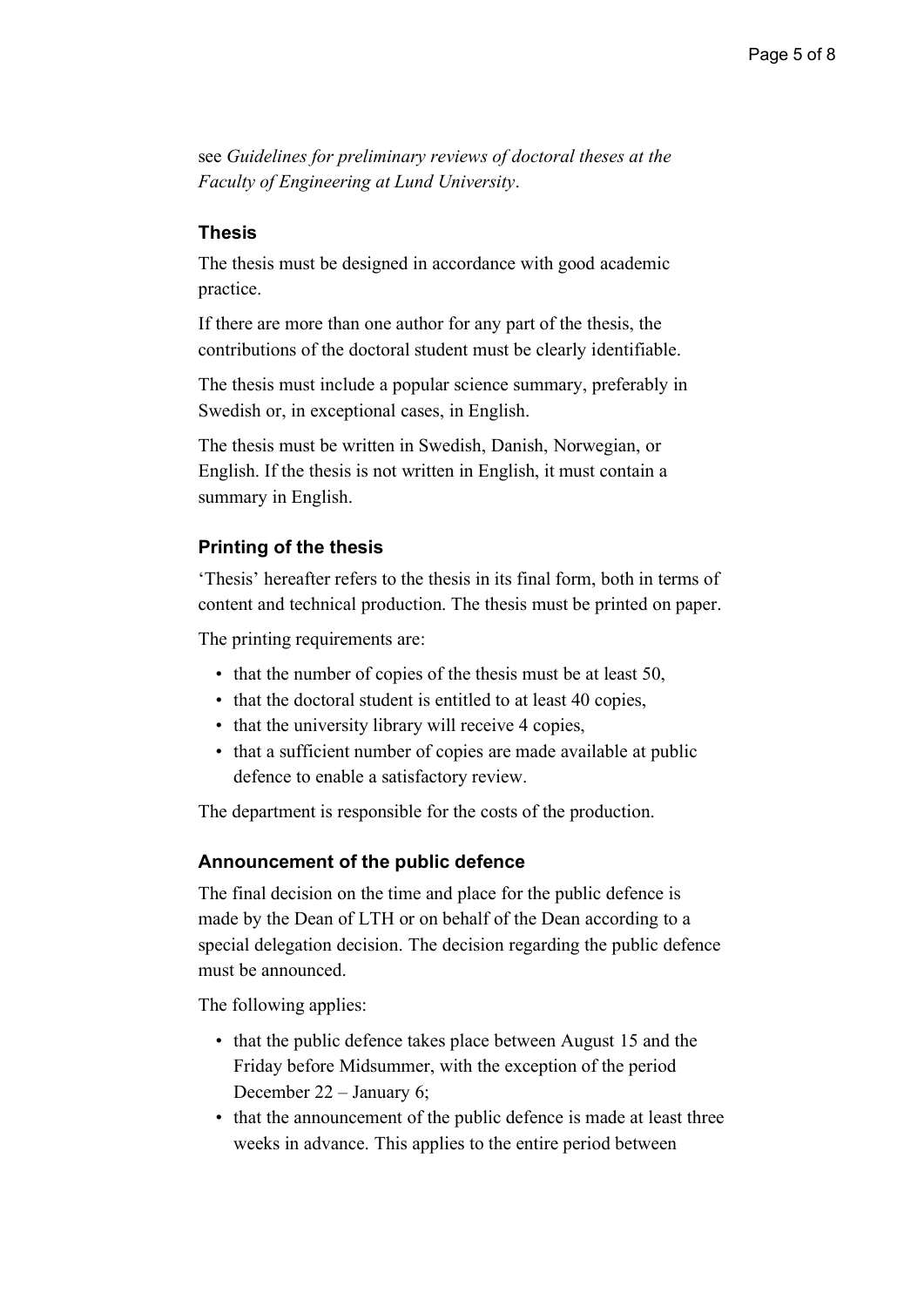August 15 up to and including the Friday before Midsummer's Eve;

- that the above stated minimum number of copies of the thesis is available and distributed in connection with the announcement of the public defence;
- that the university library receives its copies before the announcement,
- that the public defence is registered in the University Library database for public defences, in accordance with the rules that may be adopted by the University Library;
- that the announcement, in addition to the time and place for the public defence, includes the doctoral student's name, the title of the thesis in its original language, the number of credits and the research studies subject of the thesis, and the name of the faculty opponent; and
- that if the information in the announcement is revised in any way, a new decision and announcement is made, in accordance with the rules that apply to all new requests for public defences.

The doctoral student is required to submit a copy of the finalised thesis to the faculty office for an announcement to be made. The thesis is accompanied by additional documents determined by the faculty office. All relevant documents must be received by the faculty office no later than three weeks and three business days before the public defence.

### **Implementation of a public defence**

When carrying out the public defence, it must be observed, among other things

• that the chair is responsible for ensuring that, in addition to the faculty opponent and the members of the examining committee, the audience is also given the opportunity to ask questions and comment to a reasonable extent.

#### **Minutes from the examining committee**

The minutes from the examining committee must contain information on the date of the public defence, the doctoral student's name, the thesis' title in the original language, the number of credits and the research studies subject of the thesis, the grade, and name of chair, members of the examining committee and the faculty opponent.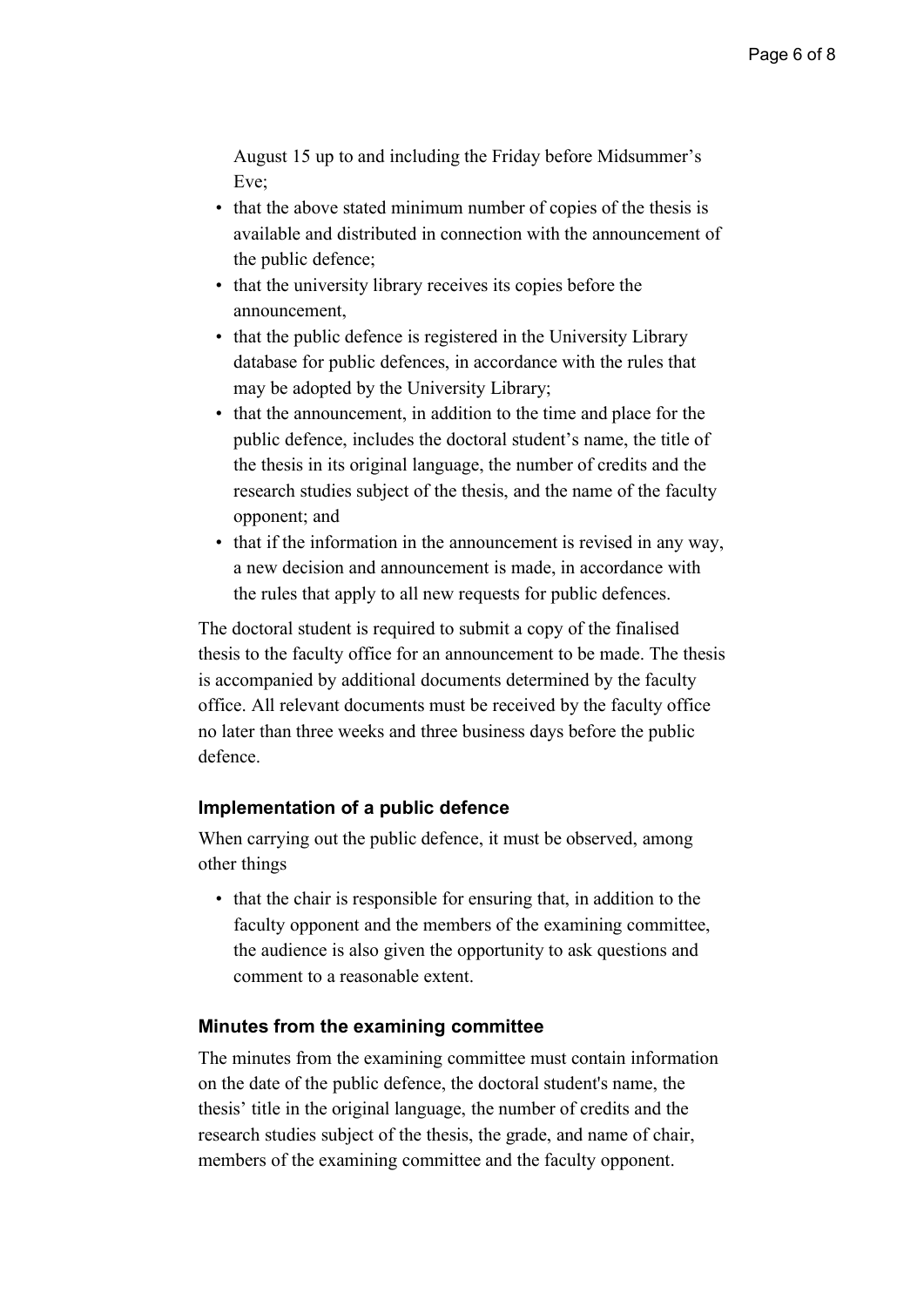The grades awarded are Pass or Fail.

If the thesis is approved (pass), it must not be stated in the minutes how individual members of the examining committee voted. However, a member has the right to note that he or she had a dissenting opinion.

If the thesis is judged to have failed, this must be justified in writing.

The decision of the examining committee is registered in Ladok by the faculty office at LTH.

#### **Review of a licentiate thesis**

The licentiate thesis must be defended orally at a public seminar. Licentiate seminars may take place during the same period as public defences may take place and are announced three weeks in advance. The head of department decides on the time and announcement of the licentiate seminar. The announcement includes information about the doctoral student's name, the research studies subject, the title of the thesis, the number of credits of the thesis, the name of the examiner and faculty opponent, as well as the time and place for the seminar. At the time of the announcement, the thesis must be made available to enable a review of the thesis at the seminar. Where the thesis is available is stated in the announcement.

The licentiate thesis is graded by a lecturer who has been appointed examiner by the head of department. A supervisor of the doctoral student cannot be made examiner. The thesis will be awarded a grade of Pass or Fail. Both the content and defence of the thesis must be considered when grading. If the thesis is judged to have failed, this must be justified in writing.

Passed licentiate theses are registered in Ladok by the faculty office at LTH. Documentation to support the registration are submitted by the thesis examiner.

A faculty opponent needs to participate in the seminar. This person must hold a PhD and cannot be currently working at the same faculty or department as the doctoral student unless there are special circumstances.

In case of special circumstances, the dean of LTH can waive the rules concerning the time of announcement and faculty opponent.